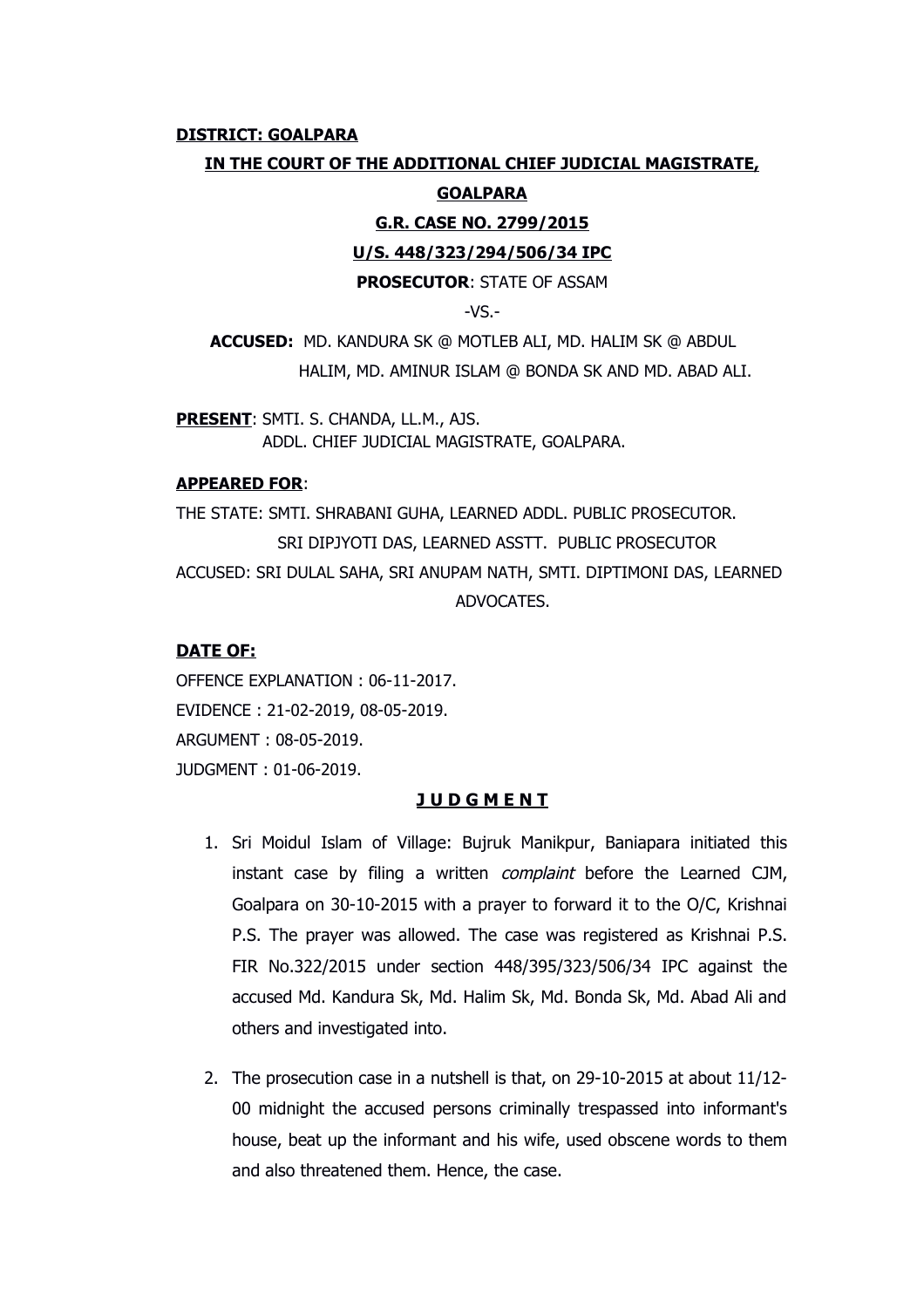## **G. R. Case No. 2799 of 2015. State -Vs.-Md. Kandura Sk @ Motleb Ali and ors.**

- 3. After registering the case, the matter was investigated into. On completion of investigation police filed a charge-sheet against the accused persons Md. Kandura Sk @ Motleb Ali, Md. Halim Sk @ Abdul Halim, Md. Aminur Islam @ Bonda Sk and Md. Abad Ali under section 448/323/294/506/34 of IPC.
- 4. After securing appearance of the accused persons they were allowed to go on Court bail. Relevant documents of the case were furnished to them. Upon perusal of materials on record and after hearing both sides, my Learned Predecessor-in-office had explained the particulars of the offence to accused persons u/s. 448/323/294/506/34 of IPC against the accused to which they have pleaded not guilty and claimed to be tried.
- 5. The prosecution in support of its case examined two witnesses and declined to examine the other witnesses. Examination of the accused persons under section 313 CrPC is dispensed with as found not necessary. The defence side has not adduced any witness in support of their defence.
- 6. I have heard the argument advanced by the Learned Counsels for both sides.
- 7. Upon hearing and on perusal of the record I have framed the following point for determination:
	- (i) Whether the accused persons in furtherance of common intention of all of them on 29-10-2015 at 11/12-00 midnight criminally trespassed into informant's house, voluntarily caused hurt to him and his wife, used obscene words to them to the annoyance of others and also threatened them ?

# **DISCUSSION, DECISIONS AND REASONS FOR THE DECISIONS:**

8. I have gone carefully through the entire evidence and the materials placed before me. The informant Sri Mohidul Islam @ Moidul Islam and alleged victim Smti. Nureja Bibi have examined themselves as Pw-1 and Pw-2 and testified on oath that, this matter is mutually settled among them, they have no grievance against the accused persons, they are not willing to proceed with the case and they have no objection if the